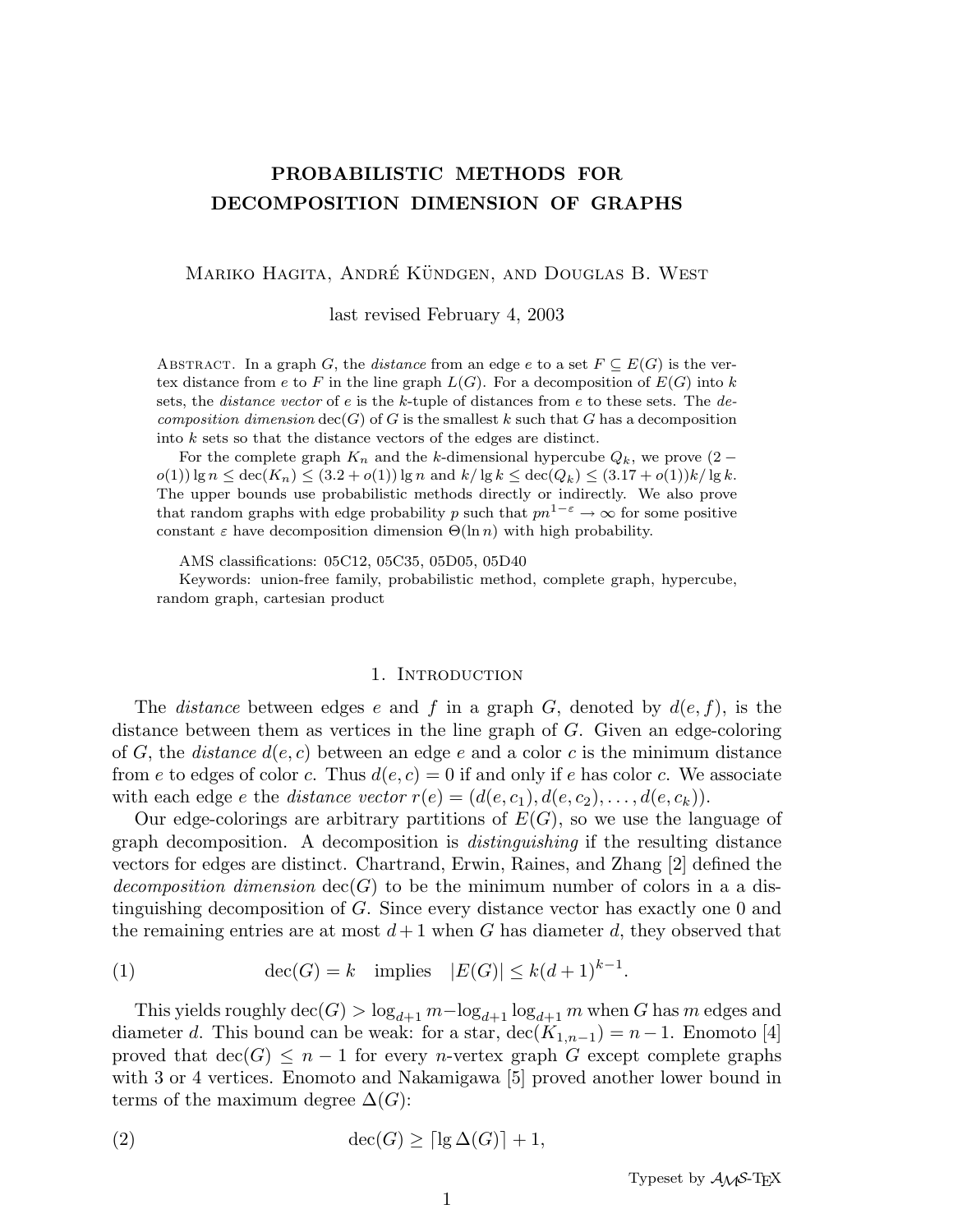where lg denotes  $log_2$  (we also use ln for  $log_e$ ). They proved that for every  $r \geq 1$ and  $k \geq 3$  there is a tree T with  $\Delta(T) = k$  and  $\text{dec}(T) = \lceil \lg k \rceil + r$ . For graphs with small diameter, the bound in (1) is sharper, and we will study graphs with this property. We say that a family  $\mathcal F$  of graphs is well-behaved for decomposition dimension if there is a constant c such that for all  $G \in \mathcal{F}$ , the decomposition dimension of G is at most c times the lower bound arising from  $(1)$ ; in particular,  $\text{dec}(G) \leq c \log_{d+1} m$ , where d and m are the diameter and the number of edges of G. It would be interesting to find structural conditions for families to be wellbehaved. The family of stars is not well-behaved, but in this paper we show that the families of complete graphs, hypercubes, and random graphs are well-behaved, and we explore the question for cartesian products of identical complete graphs.

These results suggest that regularity or symmetry could be relevant structural properties. Indeed, the lower bound in (2) implies that a family cannot be wellbehaved if lg  $\Delta(G)$  lg diam $(G)/\lg e(G)$  is unbounded for graphs in the family, where  $e(G)$  and diam(G) denote the number of edges and the diameter of a graph G, respectively. The family of stars shows that boundedness of this ratio is not sufficient to make a family well-behaved.

Before proving our results, we note that decomposition dimension behaves well in another way. At the 14th Cumberland Conference (Memphis, 2001), D. Slilaty asked whether there is a distinguishing decomposition of  $G$  into exactly  $k$  subgraphs whenever  $\text{dec}(G) \leq k \leq e(G)$ . Y. Egawa gave the following simple proof by successively splitting colors. Given a distinguishing decomposition with k colors, split a color class F into classes F' and F''. The distances from edges e and e' to other colors don't change, so  $r(e)$  and  $r(e')$  remain distinct unless e and e' have the same distance to  $F'$  and  $F''$  but different distances to F. By symmetry, we may assume that  $d(e, F) < d(e', F)$ . The computation below now implies that e and e' cannot have the same distances to both  $F'$  and  $F''$ .

$$
\min\{d(e',F'),d(e',F'')\} = d(e',F) > d(e,F) = \min\{d(e,F'),d(e,F'')\}.
$$

#### 2. Complete graphs and union-free families of sets

For the complete graph  $K_n$ , the trivial lower bound resulting from (1) is about  $2 \lg n - \lg \lg n$ . In [2], it was proved that  $\text{dec}(K_n) \leq (2n+5)/3$  for  $n \geq 3$ . This bound was improved by Nakamigawa [8] to  $\text{dec}(K_n) \leq (1/2 + o(1)) \lg^2 n$ . In this paper we improve the upper bound to  $(3.2+o(1))$  lg n using a construction based on union-free families of sets. Thus complete graphs are well-behaved and  $\text{dec}(K_n) = \Theta(\lg n)$ .

Let  $[k] = \{1, \ldots, k\}$ . A family F of subsets of  $[k]$  is strongly union-free if  $A \cup B =$  $C \cup D$  implies  $\{A, B\} = \{C, D\}$  whenever  $A, B, C, D \in \mathcal{F}$  (not necessarily distinct). A family F is simple if  $|\mathcal{F}| > 1$  and  $|B - A| \geq 2$  for all distinct  $A, B \in \mathcal{F}$ . Note that existence of a simple family requires  $k \geq 4$ .

Using the probabilistic method, Coppersmith and Shearer [3] proved the existence of a large family of subsets of  $[k]$  that is both strongly union-free and simple. When k is sufficiently large, the family has size  $2^{(0.31349+o(1))k}$ ; call this n. We use this family to show that  $\text{dec}(K_n) \leq k+1$ . Solving for n in terms of k yields the bound we have claimed:  $\text{dec}(K_n) \leq (3.19 + o(1)) \lg n$ . The upper bound thus follows from our first result.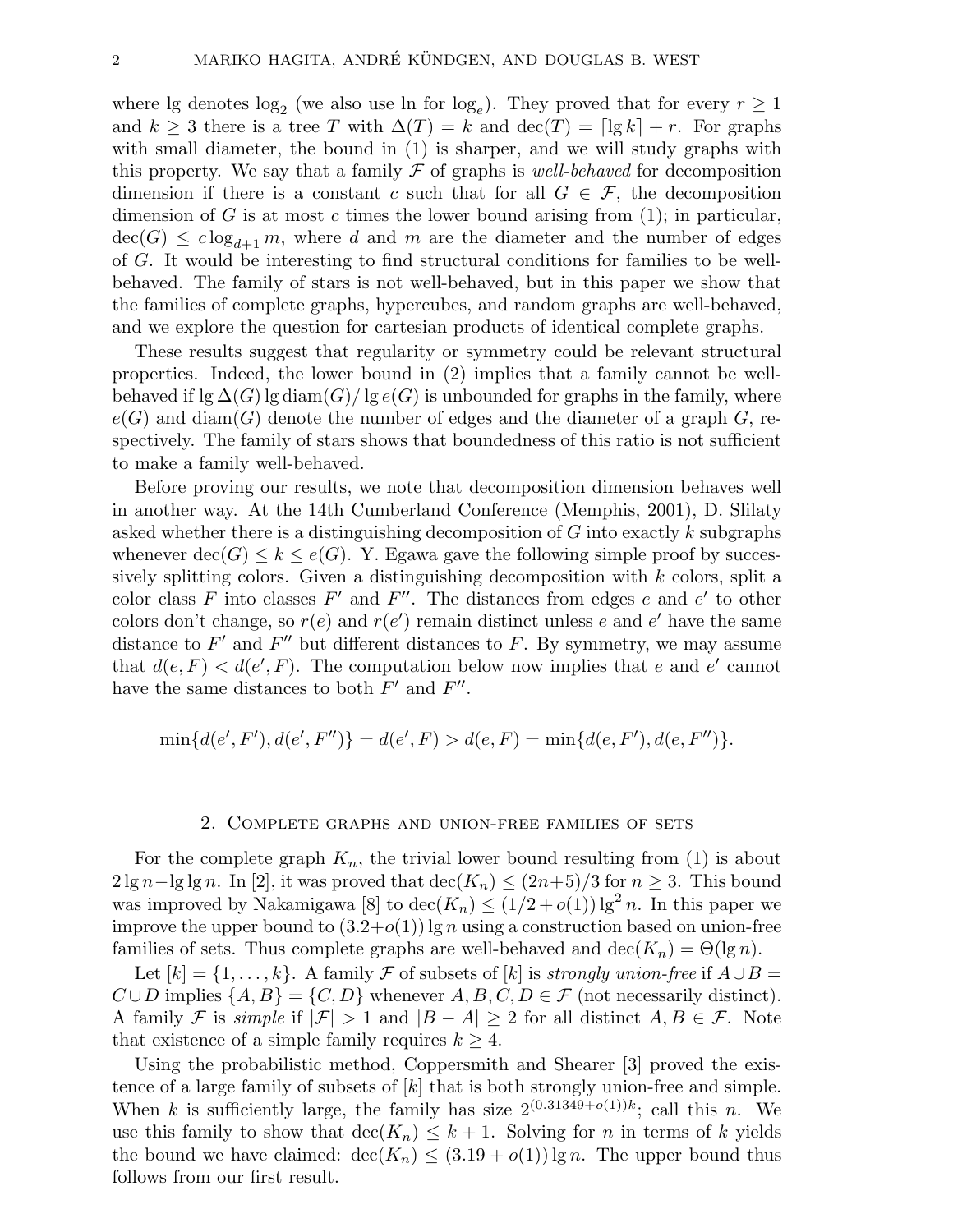**Theorem 2.1.** Let G be an n-vertex graph containing the complete bipartite graph  $K_{k,n-k}$  as a spanning subgraph. If there is a family consisting of  $n-k$  subsets of [k] that is both simple and strongly union-free, then  $\text{dec}(G) \leq k+1$ .

*Proof.* Let F be such a family of subsets of [k]. We may assume that  $\bigcup \mathcal{F} = [k],$ since uncovered elements may be added to any set in  $\mathcal F$ . We may also assume that every  $i \in [k]$  is missing from at least one set in F, since otherwise we may remove i from some set. Since  $\mathcal F$  is simple, every member of  $\mathcal F$  has size at least 2. From  $\mathcal F$ we form a new family  $\mathcal{F}_0$  by appending the element 0 to every set in  $\mathcal F$  and adding the 2-element sets  $\{0, i\}$  for  $1 \leq i \leq k$ .

Let U and W be the partite sets of a copy of  $K_{k,n-k}$  in G, with  $U = \{u_1, \ldots, u_k\}.$ To each  $v \in V(G)$ , we assign a set  $S_v \in \mathcal{F}_0$ . Let  $S_{u_i} = \{0, i\}$ , and assign the remaining members of  $\mathcal{F}_0$  to distinct vertices of W.

Next we color  $E(G)$  by setting  $c(uv) = \max(S_u \cap S_v)$  for each edge uv. This is well-defined, since each set contains 0. By construction, every color incident to vertex v belongs to  $S_v$ . Conversely, every element of  $S_v$  is a color incident to v. When  $S_v = \{0, i\}$ , this holds because i appears in some but not all elements of  $\mathcal{F}$ . When  $v \in W$  and  $0 < i \in S_v$ , color i appears on the edge  $u_i v$ , while color 0 appears on each  $u_jv$  such that  $j \notin S_v$ .

We claim that the resulting distance vectors are distinct.

The coordinate positions  $[k] \cup \{0\}$  correspond to the colors. Since  $S_w$  is the set of colors appearing at w, the distance vector  $r(uv)$  is at most 1 in position i if and only if  $i \in S_u \cup S_v$ . Hence  $S_u \cup S_v$  is the set of positions where  $r(uv)$  is at most 1. Let  $S_{uv} = S_u \cup S_v$ . To prove that c produces distinct distance vectors, it now suffices to prove that  $c(uv) \neq c(xy)$  when  $S_{uv} = S_{xy}$  and  $uv \neq xy$ .

The color on uv is the position of the unique 0 in  $r(uv)$ . When  $u, v \in U$ , we have  $|S_{uv}| = 3$  and  $c(uv) = 0$ . Furthermore, for  $u, v \in U$  the triples  $S_{uv}$  are distinct. It is possible to have  $|S_{uv}| = 3$  when  $u \in U$  and  $v \in W$ , but then  $c(uv) \neq 0$ . When  $x, y \in W$ , the sets of the form  $S_x \cup S_y$  again are distinct, since F is strongly union-free, and they have size at least 5, since  $\mathcal F$  is simple.

Thus if uv and xy are distinct edges and  $r(uv) = r(xy)$ , we may assume that  $u \in U$ , that  $v, y \in W$ , and that  $S_{uv} = S_{xy}$ . Now  $|S_y \cup S_v| \leq |S_{uv}| \leq |S_v| + 1$ and simplicity imply that  $S_v = S_y$  and thus also  $x \in U$ . If  $c(uv) = i \neq 0$ , then  $S_u = \{0, i\} = S_x$ , since otherwise  $c(xy) \neq i$ . On the other hand,  $c(uv) = c(xy) = 0$ implies that  $S_{uv} = S_v \cup \{i\}$  and  $S_{xy} = S_y \cup \{j\}$ . Since  $v = y$  and  $S_{uv} = S_{xy}$ , we conclude that  $i = j$  and  $u = x$ .  $\Box$ 

The proof of Theorem 2.1 was motivated by a proof by Harary and Plantholt [6] that  $\lceil \lg n \rceil + 1$  is the minimum number of colors in an edge-coloring of  $K_n$  such that the sets of colors appearing at vertices are distinct.

It is not necessary to check that the family generated by Coppersmith and Shearer is simple in order to obtain our bound  $\text{dec}(K_n) \leq (3.19 + o(1)) \lg n$ . Every strongly union-free family  $\mathcal{F}^*$  has a large subfamily  $\mathcal{F}$  that is simple. First pick s such that the collection of s-sets in  $\mathcal{F}^*$  has maximum size. Next, iteratively choose an s-set  $S \in \mathcal{F}^*$  and discard the subsets that differ in only one element from S. Since there are at most  $k(s - k)$  subsets discarded for each element chosen, we obtain  $|\mathcal{F}| \geq |\mathcal{F}^*|/(k(1+s(k-s))) \geq 4|\mathcal{F}^*|/k^3$ .

Our result does not completely settle the asymptotic question for  $K_n$ . Question: Is it true for every positive real number  $\varepsilon$  that  $\text{dec}(K_n) \leq (2 + \varepsilon) \lg n$ when  $n$  is sufficiently large?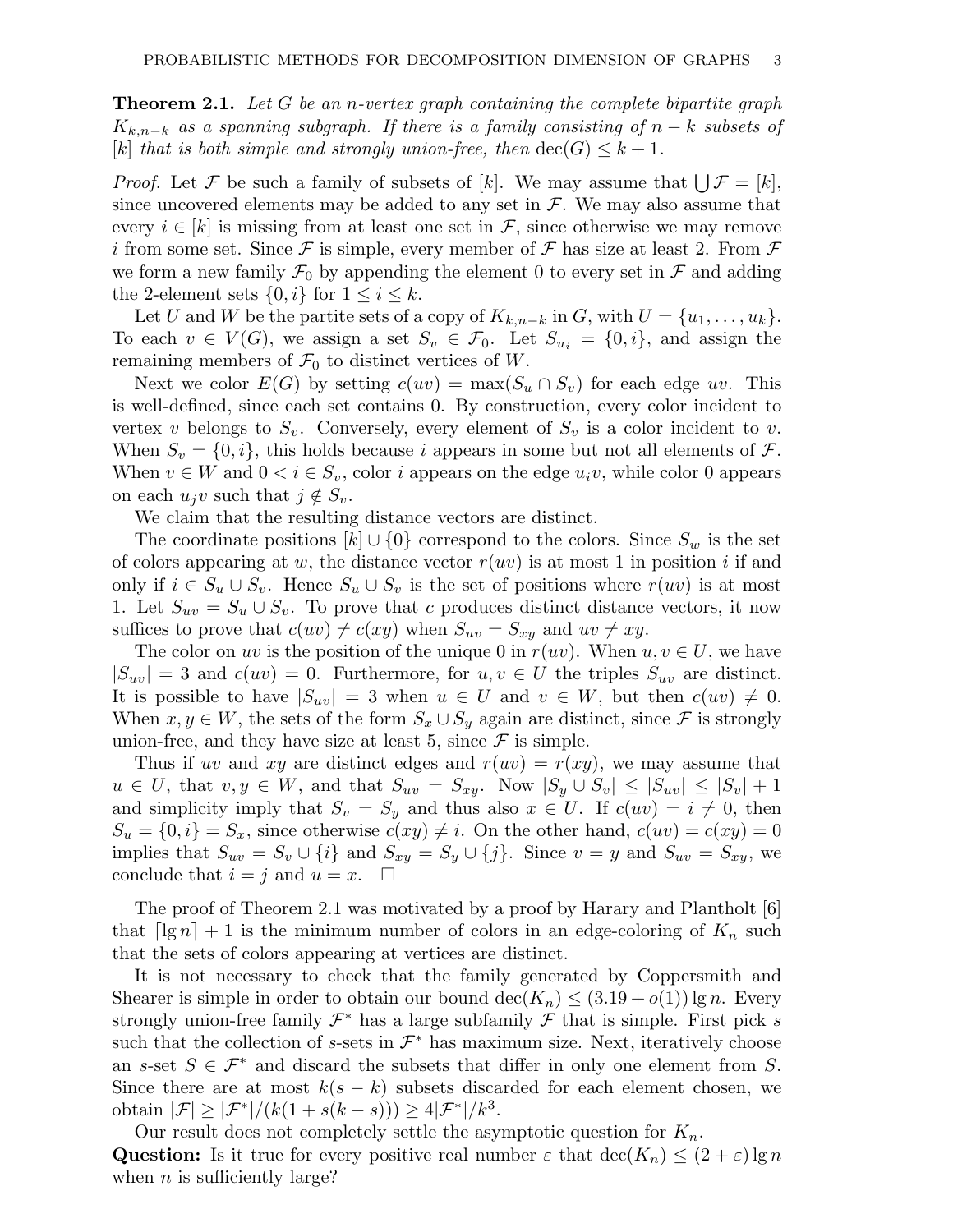#### 3. A general upper bound

The construction of Coppersmith and Shearer is essentially probabilistic. Our next upper bound on  $\text{dec}(G)$  is proved by applying the probabilistic method more directly. This is a structural upper bound for fixed graphs, proved by producing a decomposition probabilistically.

**Theorem 3.1.** Fix integers d, s, k such that  $d \geq s+1 \geq 3$  and  $k \geq 5\frac{d}{s}$  $\frac{d}{s}$  lg  $e(G)+2$ . If a graph G contains k pairwise edge-disjoint spanning subgraphs whose vertices all have degree between  $s + 1$  and d, then  $\text{dec}(G) \leq k + 1$ .

*Proof.* Let  $G_1, \ldots, G_k$  be such a family of subgraphs. Let  $t = d/s$ , and define p by  $(1-p)^s = \frac{2t}{2t+1}$ . Color the edges in G so that each edge in  $G_i$  has color i with probability p and has color 0 otherwise, and all other edges have color 0. At most  $k+1$  colors are used.

Consider two edges e and e'. If  $e, e' \notin E(G_i)$ , then the probability that color i distinguishes e and e' is at least the probability that exactly one of e and e' is incident to an edge of color i. At most 2d edges of  $G_i$  are incident to e. The number of edges of  $G_i$  incident to e' but not to e is at least s if e is incident to e'. It is at least  $2(s+1)-4$  if e is not incident to e', since  $e' \notin E(G_i)$  implies that at least  $2(s + 1)$  edges of  $G_i$  are incident to e', and at most four of these are also incident to e. The inequality  $2(s+1)-4\geq s$  reduces to  $s\geq 2$ , so we always have at least s edges incident to  $e'$  but not to  $e$ .

Hence when  $e, e' \notin E(G_i)$  the probability that color i is incident to  $e'$  but not to e is at least  $(1-p)^{2d}(1-(1-p)^s)$ . We can also switch the roles of e and e'. In the computation below, the last inequality follows from  $t > 1$ .

$$
2(1-p)^{2d}(1-(1-p)^s) = 2\left(\frac{2t}{2t+1}\right)^{2t}\frac{1}{2t+1} = \left(1-\frac{1}{2t+1}\right)^{2t+1}\frac{1}{t} > \frac{0.296}{t}.
$$

Let  $c = 0.296/t$ . Since we have ignored the colors of e and e' and the exceptional color 0 (one of these also may distinguish e and  $e'$ ), we conclude that the probability that e and e' are distinguished by no color is less than  $(1-c)^{k-2}$ .

There are  $\binom{e(G)}{2}$  $\binom{G}{2}$  pairs of edges. We obtain the existence of a distinguishing decomposition with at most  $k+1$  colors if  $(1-c)^{k-2}e(G)^2 \leq 1$ , or equivalently  $k \geq 2 - \frac{2}{\lg(1-c)} \lg e(G)$ . Now it suffices to observe that  $\ln(1-c) \leq -c \leq -0.296/t$ , so  $-\frac{2}{\lg(1-c)} = -\frac{2\ln 2}{\ln(1-c)} \leq \frac{2\ln 2}{0.296} t < 5t$ . □

**Corollary 3.2.** If G is an n-vertex r-regular graph with  $r > 80 \lg n$ , then  $\text{dec}(G)$  <  $10 \lg(nr)$ .

*Proof.* Let  $d = 4$ ,  $s = 2$ , and  $k = 10 \lg(n r) - 1$ . Since G has  $n r/2$  edges, it follows that  $5\frac{d}{s}$  lg  $e(G) + 1 = 10(\lg(nr) - 1) + 1 < k$ . Thus it suffices to find k edge-disjoint spanning subgraphs in which all vertices have degree 3 or 4.

If r is even, then G decomposes into 2-factors, by Petersen's Theorem [9]. Combining the 2-factors in pairs yields 4-regular spanning subgraphs. We only need  $10 \lg(nr) - 1$  such subgraphs, so  $r > 80 \lg n$  is sufficient.

If r is odd, then form a graph  $G'$  by taking two copies of G and adding a matching that joins corresponding vertices in the two copies. Now  $G'$  is regular of degree  $r + 1$  and decomposes into 2-factors. Again these combine to form k 4factors. Restricting these subgraphs to  $G$  yields spanning subgraphs of  $G$  in which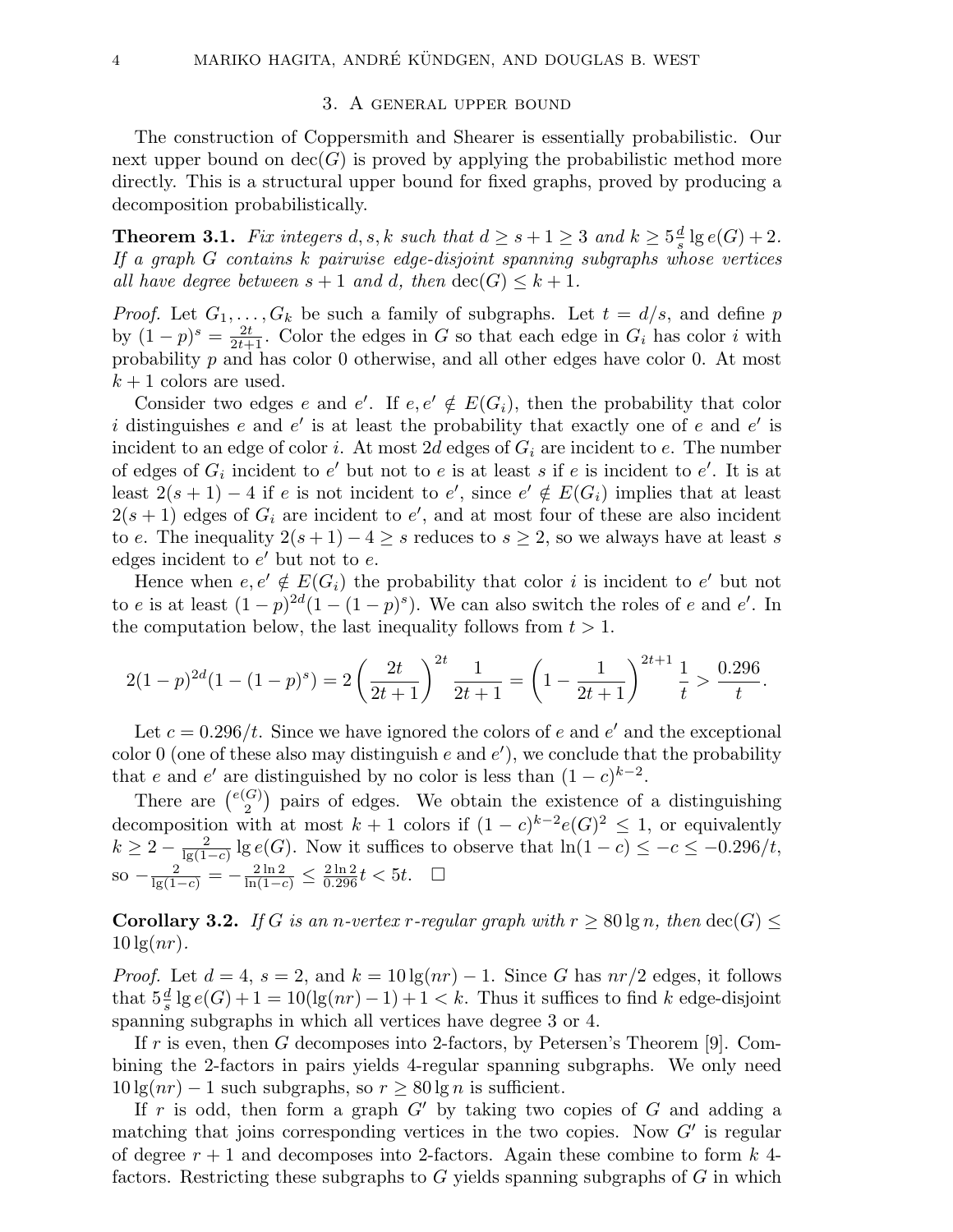every vertex has degree 3 or 4, since each vertex has exactly one incident edge in  $G'$  that is not in  $G$ .  $\square$ 

### Corollary 3.3. Regular graphs of bounded diameter are well-behaved.

*Proof.* If the diameter of an r-regular graph on n vertices is bounded by  $d$ , then  $r^d \geq n$ . This yields  $r \geq n^{1/d} \geq 80 \lg n$ . Now Corollary 3.2 provides an upper bound on  $dec(G)$ . To show that the family is well-behaved we show that this bound is at most a constant times the lower bound arising from (1).

$$
dec(G) \le 10 \lg(nr) \le 20 \lg(e(G))
$$
  
= 20 \lg(d+1) \log\_{d+1}(e(G)) \le c\_d \log\_{1+\text{diam}G}(e(G)).

 $\Box$ 

### 4. Random graphs

Next we apply Theorem 3.1 to random graphs. We consider the model in which graphs with a specified vertex set are generated by letting each vertex pair be an edge with probability p, independently. The edge probability p is a function of the number of vertices,  $n$ . A property holds "almost always" or "for almost every graph" in this model if its probability in the model with a specified vertex set of size n tends to 1 as n tends to  $\infty$ . Theorem 3.1 is used to obtain the upper bound, but also we will need results on the diameter of graphs generated with edge probability p to make a precise statement about random graphs being well-behaved.

**Theorem 4.1.** If  $pn/\ln^2 n \to \infty$ , then in the random graph model with edge probability p the inequality  $\text{dec}(G) \leq 20 \ln |V(G)|$  holds for almost every graph G.

*Proof.* We create simultaneously a random *n*-vertex graph  $G$  and an edge decomposition  $G_1, \ldots, G_k$ , where  $k = 20 \ln n$ . Each pair of vertices becomes an edge of G with probability p. If a pair becomes an edge, then we place it into one of the subgraphs of the decomposition uniformly at random. Hence each pair has probability  $p/k$  of becoming an edge in  $G_i$ , for  $1 \leq i \leq k$ .

Let  $d_i(v)$  denote the degree of vertex v in  $G_i$ . The random variable  $d_i(v)$  is binomial random variable with  $n-1$  trials and success probability p' equal to  $p/k$ . Its expectation  $\lambda$  is  $(n-1)p'$ .

expectation  $\lambda$  is  $(n-1)p$ .<br>Let  $t = \sqrt{np}$ . We show that with high probability every vertex degree lies between  $s + 1$  and d, where  $s + 1 = \lambda - t$  and  $d = \lambda + t$  (note that  $s + 1 \geq 3$  for large  $n$ ). This follows from Chernoff's Inequality bounding the tail probabilities in the binomial distribution (see, for example, page 26 of [7]). The probability that  $d_i(v) \leq \lambda - t$  is bounded by  $e^{-t^2/(2\lambda)}$ , and the probability that  $d_i(v) \geq \lambda + t$  is bounded by  $e^{-t^2/(2\lambda+t)}$ . We compute  $e^{-t^2/(2\lambda)} \le e^{-k/2} \le n^{-10}$  and  $e^{-t^2/(2\lambda+t)} \le$  $e^{-k/2.5} \leq n^{-8}.$ 

The probability that some  $d_i(v)$  is not between  $s + 1$  and d is thus bounded by  $kn(n^{-10}+n^{-8}),$  which tends to 0. Since  $e(G) \leq {n \choose 2}$  $n \choose 2$ , we have  $\lg e(G) \leq 2 \lg n$ . With d and s defined as above, this yields  $5\frac{d}{s}$  lg  $e(G) + 2 \le 5(1+o(1))2 \lg n + 2 \le$  $20 \ln n = k$ . Hence Theorem 3.1 applies almost always and completes the proof.  $\square$ 

In considering whether random graphs generated with edge probability  $p$  are wellbehaved, we need the behavior of  $e(G)$  and diamG in this model. If the number of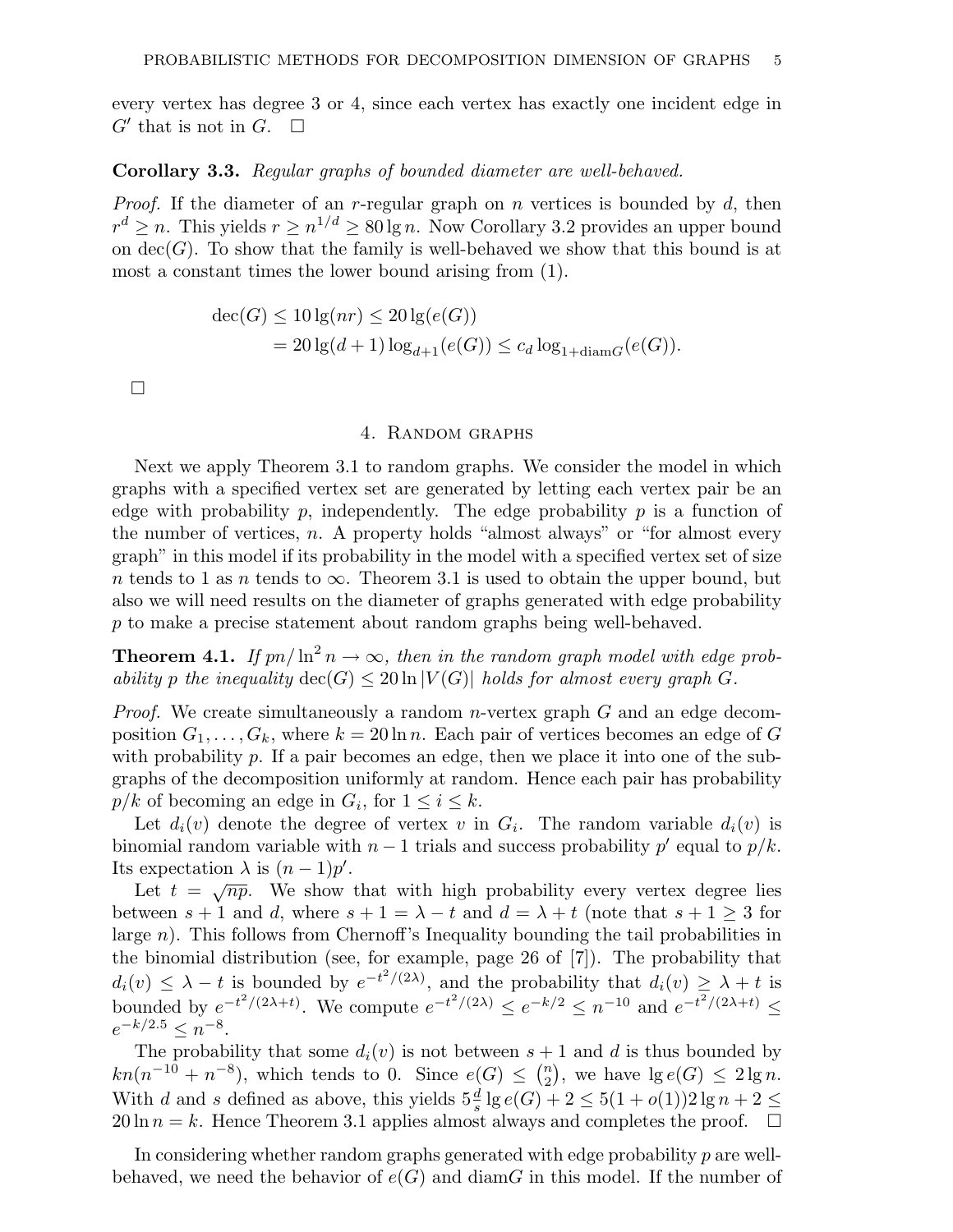edges is almost always at least a constant positive power of  $n$ , and the diameter is almost always bounded by a constant, then there is a constant  $c$  such that the ratio of the upper bound in Theorem 4.1 to the lower bound from (1) is almost always bounded by c. This fact about the ratio is precisely what we mean by "random graphs are well-behaved".

Corollary 4.2. For random graphs generated with edge probability p such that  $pn^{1-\varepsilon} \to \infty$  for some positive constant  $\varepsilon$ , there is a constant c such that the probability of  $dec(G)$  being bounded by  $c \log_{1+\text{diam }G}(e(G))$  tends to 1.

*Proof.* Let  $N = \binom{n}{2}$ <sup>n</sup><sub>2</sub>). When  $pN \to \infty$ , the number of edges in the random graph has a binomial distribution. It has expected value  $pN$ , and  $e(G)$  is almost always between  $(1 - \varepsilon)pN$  and  $(1 + \varepsilon)pN$ . When  $pn^{1-\varepsilon} \to \infty$ , almost always  $e(G)$  exceeds  $n^{1+\varepsilon}.$ 

Next consider the diameter. Let  $D = \lfloor 1/\varepsilon \rfloor$ . Let  $f(n) = n^{1-1/D}/(\ln n)^{1/D}$ . Since  $1-1/D \geq 1-\varepsilon$ ,  $pn^{1-\varepsilon} \to \infty$  implies that  $pf(n) \to \infty$ . Since  $f(n)$  is a threshold for having diameter at most D (Theorem 10 of Chapter 10 of [1]), we conclude that in the model with edge probability  $p$ , almost every graph has diameter at most  $D$ .

Now the lower bound of (1) is almost always at least  $(1 - \varepsilon) \log_{1+D} e(G)$ , which is almost always at least  $(1 - \varepsilon^2) \log_{1+D} n$ . Since  $p n^{1-\varepsilon} \to \infty$ , also  $p n / \ln^2 n \to \infty$ . Hence Theorem 4.1 applies and yields  $\text{dec}(G) \leq 20 \ln n$  almost always. Thus  $\text{dec}(G)$ is almost always at most c times the lower bound from (1), where  $c = 20 \ln(1 +$  $\lceil 1/\varepsilon \rceil \big) / (1 - \varepsilon^2). \quad \Box$ 

#### 5. Hypercubes

We have studied graphs with bounded diameter. To show that the random method can also work for sparser graphs, we consider the hypercube.

The hypercube  $Q_k$  is the graph with vertex set  $\{0,1\}^k$  and edge set consisting of the pairs of  $k$ -tuples differing in one position. We write the edges as  $k$ -tuples with a  $*$  in the position where the endpoints differ; thus 001 $*$ 0 is the edge with endpoints 00100 and 00110. The distance between two distinct edges is one more than the number of positions where one k-tuple has 0 and the other has 1. We use the word "position" when discussing entries in the vectors for vertices and edges of  $Q_k$  because we use the word "coordinate" when discussing entries in the distance vectors that arise from an edge-coloring.

Since the hypercube has diameter  $\tilde{k}$  and  $k2^{k-1}$  edges, the simple lower bound from (1) implies that  $\text{dec}(Q_k) > k/\lg k$ . We prove that this is sharp within a factor of 3.2. (A referee provided a simple explicit construction to show that  $\text{dec}(Q_k) \leq$  $k + 1$ ; a random construction gives the right order of magnitude.)

**Theorem 5.1.** For k sufficiently large,  $\text{dec}(Q_k) \leq 3.17k/\lg k$ .

*Proof.* We pick a set C of  $c = \frac{3.17k}{\lg k} - 1$  edges at random and give them distinct colors; the remaining edges receive color 0. Let  $e$  and  $e'$  be distinct edges of  $Q_k$ , and let  $M(e, e')$  be the set of edges that are at equal distance from e and e'. Note that  $r(e) = r(e')$  if and only if  $C \subset M(e, e')$ . Letting m be the number of edges of  $Q_k$ , we have

$$
Prob[r(e) = r(e')] = {\binom{|M(e, e')|}{c}} / {\binom{m}{c}} \le (|M(e, e')| / m)^{c}.
$$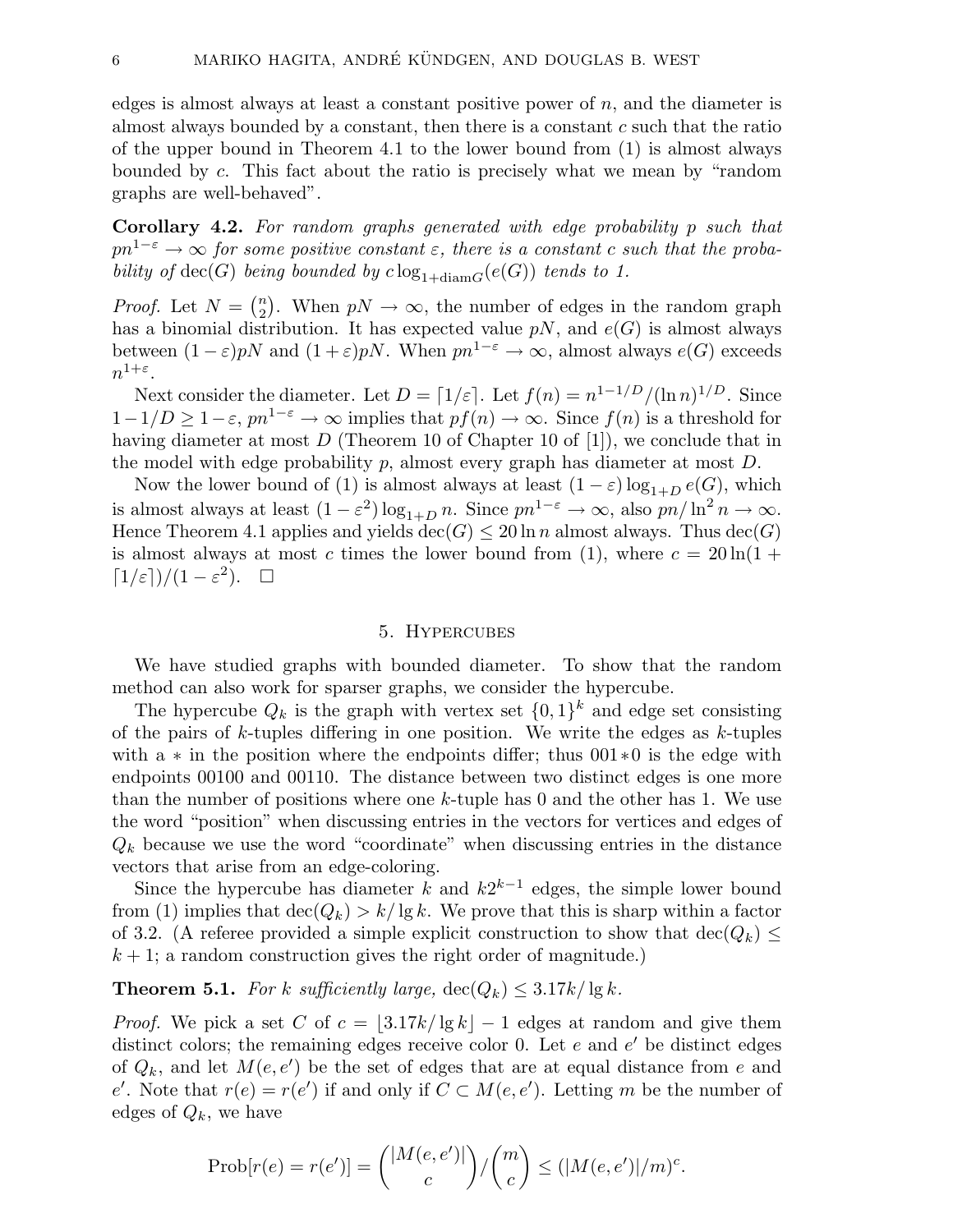Let  $\rho$  denote the probability that some two edges have the same distance vector; it suffices to show that  $\rho < 1$ . Choosing c large enough to make the sum of  $\text{Prob}[r(e) = r(e')]$  over pairs  $(e, e')$  be less then 1 would require  $c > k$ , which is not small enough. To improve this, we show that there are many pairs  $(e, e')$  for which  $M(e, e')$  is the same. If  $\mathcal{M}_d = \{M(e, e') : d(e, e') = d\}$ , then

$$
\rho \le \sum_{d=1}^k \sum_{M \in \mathcal{M}_d} \text{Prob}[C \subset M] \le \sum_{d=1}^k \sum_{M \in \mathcal{M}_d} (|M|/m)^c,
$$

and it suffices to show that the latter expression tends to zero.

First we show that  $|\mathcal{M}_d|$  is small. Given edges e and e', let r and r' be the indices such that  $e_r = * = e_{r'}$ . Let i be an index such that  $e_i = e'_i$  $i \neq *$ . Let  $f$ and  $f'$  be obtained from e and e', respectively, by changing only the *i*th position, so  $f_i = f'_i = 1 - e_i$ . We show that  $M(e, e') \subseteq M(f, f')$ , and hence by symmetry  $M(e, e') = M(f, f')$ . For  $g \in M(e, e')$ , we have

$$
d(f,g) = d(e,g) + \delta = d(e',g) + \delta = d(f',g), \quad \text{where} \quad \delta = \begin{cases} 0 & \text{if } g_i = * \\ 1 & \text{if } g_i = e_i \\ -1 & \text{if } g_i = 1 - e_i. \end{cases}
$$

We have shown that the set  $M(e, e')$  does not depend on the values in the ith positions of e and e' when  $e_i = e'_i$  $\alpha'_i \neq *$ . If  $d(e,e') = d$ , then  $M(e,e')$  is therefore determined by r, r', and the values of e in the  $d-1$  positions i such that  ${e_i, e'_i} = {0, 1}.$  We can specify r and r' in  $k^2$  ways, we can complete e and e' in positions r and r' in one way or four ways (depending on whether  $r = r'$ ), we can choose the locations of the differences in  $\binom{k-1}{d-1}$  $\begin{pmatrix} k-1 \\ d-1 \end{pmatrix}$  ways or  $\begin{pmatrix} k-2 \\ d-1 \end{pmatrix}$  $\binom{k-2}{d-1}$  ways (depending on whether  $r = r'$ ), and then we can complete e in those positions in  $2^{d-1}$  ways. To simplify the bound, note that  $\binom{k-1}{d-1}$  $_{d-1}^{k-1}$ ) $2^{d-1}$  counts the lists of length  $k-1$  from  $\{0, 1, 2\}$  with  $d-1$  nonzero positions. Therefore,

$$
|\mathcal{M}_d| \le 4k^2 \binom{k-1}{d-1} 2^{d-1} < 4k^2 3^{k-1}.
$$

We will also need two bounds on |M| for  $M \in \mathcal{M}_d$ :

$$
|M| \le m/2, \text{ and}
$$
  

$$
|M| \le k2^{k-d+1} {d-1 \choose \lfloor (d-1)/2 \rfloor}.
$$

To prove the first inequality, suppose first that  $e$  and  $e'$  differ in only one position. In that position one must have 0 and the other 1, and then  $M$  is precisely the set of edges whose k-tuples have  $*$  in that position. Thus  $|M| = 2^{k-1} < m/2$ .

Otherwise, e and e' differ in positions i and j with  $i < j$ . In this case, we construct an injection  $\phi: M \to E(Q_k) - M$ . Consider an arbitrary edge  $f =$  $(f_1, \ldots, f_k)$ . If  $f_i \neq *$ , then let  $\phi(f)$  be the edge obtained by changing  $f_i$  to  $1 - f_i$ and leaving the rest of the k-tuple unchanged. If  $f_i = *$ , then change  $f_j$  to  $1 - f_j$ instead. The map is injective, and its image is outside M because  $\phi(f)$  is closer than f to exactly one of  $\{e, e'\}$ , regardless of the location of  $*$  in  $e$  or  $e'$ .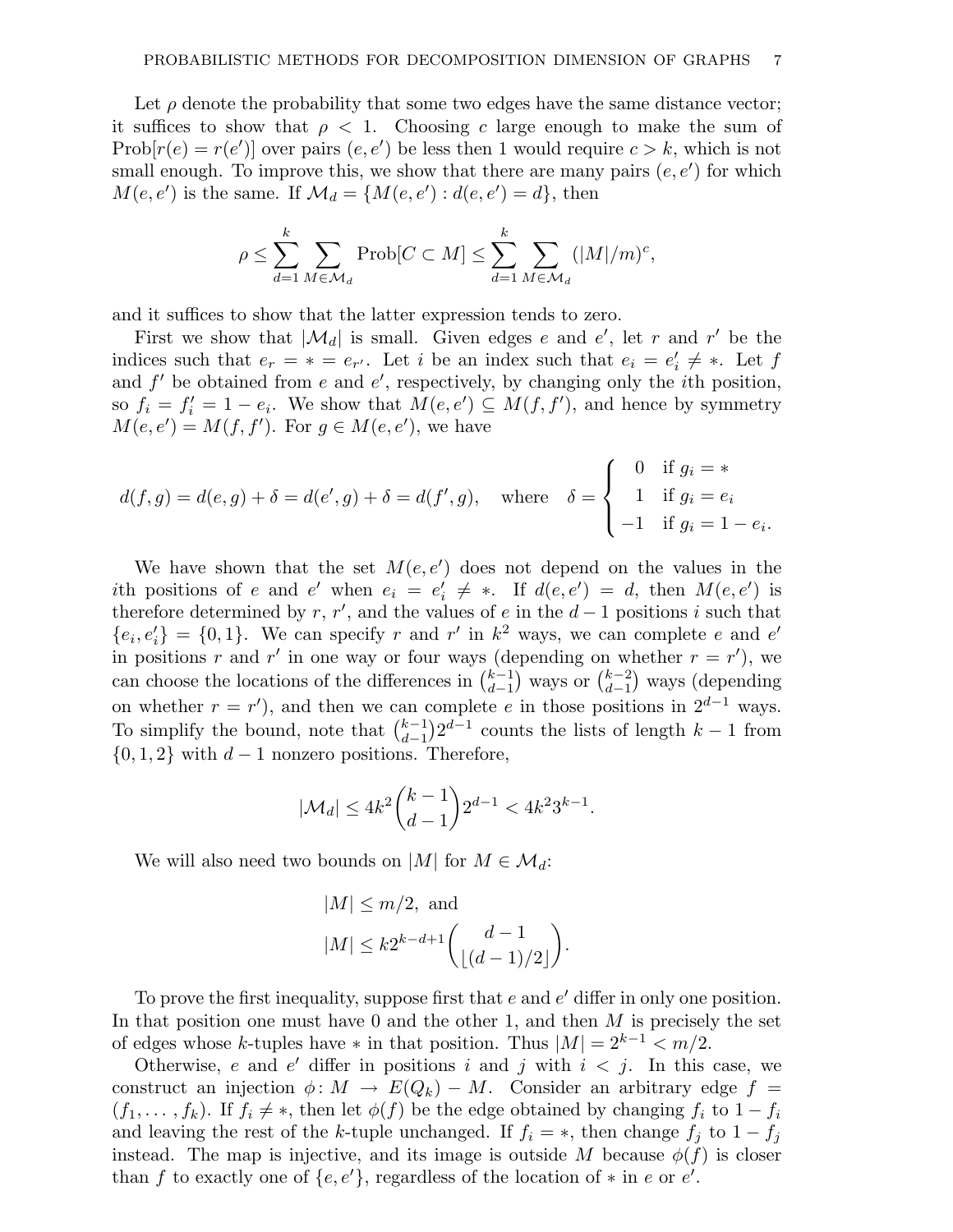We now prove the second inequality. Let  $d = d(e, e')$ , and let  $S = \{i: \{e_i, e'_i\} =$  $\{0,1\}$ ; we have observed that  $|S| = d - 1$ . To construct an edge  $f \in M(e,e'),$  we first place its  $*$  in one of k positions and next assign values in positions outside S in one of at most  $2^{k-d+1}$  ways (one position may already have \*).

The partially constructed  $f$  may have some positions that contribute to distance from e and  $e'$ . Since these positions are outside S, the contributions are almost the same; the total may differ by 1 due to the positions where  $e$  and  $e'$  have  $\ast$ . The values in the positions within S (other than the possible \*) must yield  $f \in M(e, e')$ . Thus at this stage there is a fixed s such that f must agree with e in s positions of S and with  $e'$  in the remaining unspecified positions of S. These positions can be chosen in at most  $\binom{d-1}{s}$  $\binom{-1}{s}$  ways, and this is bounded by  $\binom{d-1}{\lfloor (d-1) \rfloor}$  $\binom{d-1}{\lfloor (d-1)/2 \rfloor}$ . The product of the bounds on the number of choices for each stage in the construction of f yields the second inequality.

Armed with these inequalities, we bound  $\rho$ . Since  $\binom{n}{n'}$ h these inequalities, we bound  $\rho$ . Since  $\binom{n}{n/2} \sim 2^n/\sqrt{\pi n/2}$ , we have  $\begin{pmatrix} d-1 \\ (d-1) \end{pmatrix}$  $\binom{d-1}{(d-1)/2} \leq \sqrt{2} \cdot 2^{d-1} / \sqrt{\pi(d-1)/2}$  when d is sufficiently large (actually,  $d \geq 2$ ). Our final computation implies the existence of a coloring that establishes  $\text{dec}(Q_k) \leq$  $c + 1$ . We choose  $d_0 = k / \lg^2 k$  to break the sum into two parts.

$$
\rho \leq \sum_{1 \leq d \leq d_0} \sum_{M \in \mathcal{M}_d} (|M|/m)^c + \sum_{d_0 < d \leq k} \sum_{M \in \mathcal{M}_d} (|M|/m)^c
$$
\n
$$
\leq \sum_{1 \leq d \leq d_0} k^2 {k-1 \choose d-1} 2^{d+1} \left(\frac{m/2}{m}\right)^c + \sum_{d_0 < d \leq k} 4k^2 3^k \left(\frac{k2^{k-d+1} \left(\frac{d-1}{\lfloor(d-1)/2\rfloor}\right)}{k2^{k-1}}\right)^c
$$
\n
$$
\leq d_0 k^{d_0+1} 2^{d_0+1-c} + \sum_{d_0 < d \leq k} 4k^2 3^k (4/\sqrt{\pi(d-1)})^c
$$
\n
$$
\leq 2^{\lg k - 2 \lg \lg k + k / \lg k + \lg k + k / \lg^2 k + 1 - 3.17k / \lg k} + 4k^3 3^k (4/\sqrt{\pi d_0})^c
$$
\n
$$
\leq 2^{-1.17k / \lg k + 2 \lg k} + 2^{2+3 \lg k + k \lg 3 + (3.17k / \lg k)(2 - 0.5 \lg \pi - 0.5 \lg (k / \lg^2 k))}.
$$

The last expression tends to 0; it suffices to choose  $k$  large enough to make it less than 1.  $\Box$ 

#### 6. Cartesian Products

The family of cartesian products of identical complete graphs contains all complete graphs and hypercubes. W. Imrich asked whether this family is well-behaved for decomposition dimension; we explore this question.

The cartesian product  $G \Box G'$  has vertex set  $V(G) \times V(G')$ . Vertices  $(u, u')$  and  $(v, v')$  are adjacent in  $G \Box G'$  if and only if (1)  $u' = v'$  and  $uv \in E(G)$  or (2)  $u = v'$ and  $u'v' \in E(G')$ . Thus we can view edges in  $G \Box G'$  as consisting of an edge from one of the graphs and a vertex from the other graph.

Let  $G^k$  denote the kth cartesian power  $G^k = G \Box G \Box \cdots \Box G$ . If G has n vertices and diameter d, then  $G^k$  has  $ke(G)n^{\tilde{k}-1}$  edges and diameter kd. When  $G = K_n$ , we have  $e(G) = \binom{n}{2}$  $n_2^n$  and  $d = 1$ . This yields roughly  $\text{dec}(K_n^k) \ge (k+1) \lg n / \lg(k+1)$ , which reduces to roughly the familiar values when  $k = 1$  or  $n = 2$ .

**Definition 6.1.** A coloring of the edges of  $G$  is *totally distinguishing* if

(1) the resulting distance vectors of edges are distinct, and

(2) the sets of colors incident to vertices are also distinct.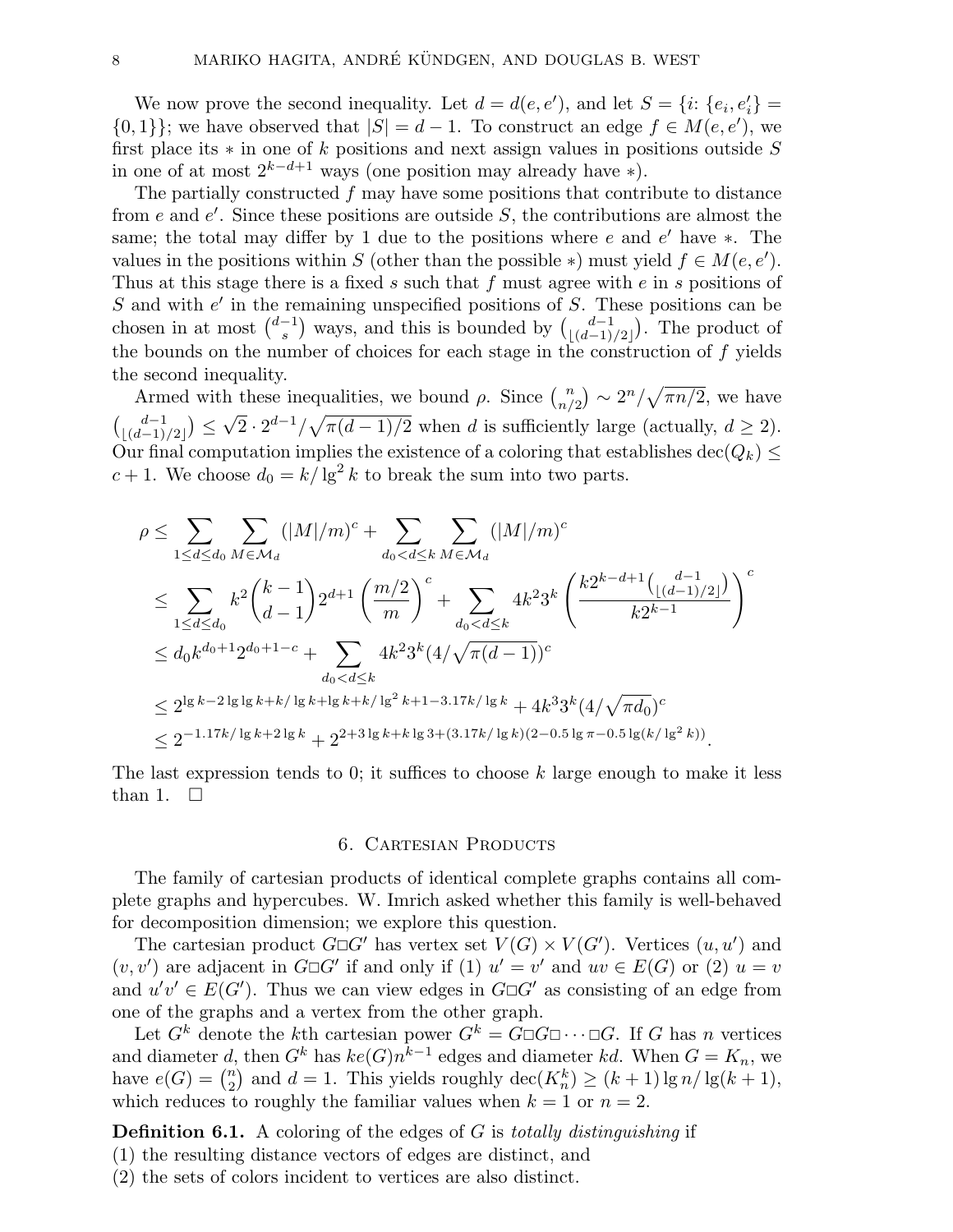For example, the coloring we gave to establish the upper bound for  $\text{dec}(K_n)$  is totally distinguishing, but the coloring we gave for  $Q_k$  is not. Since  $Q_k$  has  $2^k$ vertices and we use only  $\Theta(k/\lg k)$  colors, there are not enough different subsets of colors to distinguish the vertices.

**Definition 6.2.** Given edge-colorings c and c' of G and G', the product coloring  $c^*$  of  $E(G \Box G')$  is defined by  $c^*((e, v')) = c(e)$  and  $c^*((v, e')) = c'(e').$ 

**Theorem 6.3.** If c and c' are totally distinguishing edge-colorings for G and  $G'$ using disjoint color sets, then the product coloring  $c^*$  is totally distinguishing for  $G_1 \square G_2$ .

*Proof.* If two edges have the same distance vector under  $c^*$ , then they must have the same color under  $c^*$ . Since the colors in the product coloring are split according to which factor generates an edge, we may therefore restrict our attention to edges of the form  $(e, u')$  and  $(f, v')$ . Suppose that  $r((e, u')) = r((f, v')).$ 

Split the coordinates of the distance vectors into two sets corresponding to the colors used in  $G$  and  $G'$ . Since the structure of the product coloring respects the factors, the coordinates corresponding to c tell us that  $r(e, u') = r(f, v')$  requires  $r(e) = r(f)$  under c, and hence  $e = f$ . Also, the coordinates corresponding to c' that have value 1 in  $r(e, u')$  are the colors incident to u' under c'. Since c' is totally distinguishing, we conclude that  $r(e, u') = r(f, v')$  also requires  $u' = v'$ . Hence the product coloring generates distinct distance vectors.

Since the set of colors incident to a vertex  $(u, u')$  of  $G \Box G'$  under  $c^*$  is the union of the sets incident to u under c and to u' under  $c'$ , it follows also that the sets of colors incident to distinct vertices of  $G \Box G'$  under  $c^*$  are distinct. Hence  $c^*$  is totally distinguishing.  $\square$ 

Corollary 6.4. If G has a totally distinguishing coloring with c colors, then  $\operatorname{dec}(G^k) \leq kc.$ 

**Corollary 6.5.**  $\text{dec}(K_n^k) = \Theta(\lg n)$  for fixed k.

Thus the family of cartesian products of identical cliques with a fixed number of factors is well-behaved. When n is fixed and  $k$  is large, this method does not work, because the factor k is too large to yield the desired bound. For small fixed n, it may be possible to extend the method used in the proof of Theorem 6.3.

### Acknowledgement

The authors thank Noga Alon for clarifying and strengthening the results in Sections 3 and 4. Thanks also go to a referee for repeated careful readings and suggestions.

#### **REFERENCES**

- [1] B. Bollobás, Random Graphs, Academic Press, London, 1985 (1st ed.), Cambridge University Press, Cambridge, 2001 (2nd ed.).
- [2] G. Chartrand, D. Erwin, M. Raines, and P. Zhang, The decomposition dimension of graphs, Graphs Combin. 17 (2001), 599–605.
- [3] D. Coppersmith and J. B. Shearer, New bounds for union-free families of sets, Electronic Journal of Combinatorics  $5(1998)$ ,  $\#R39$ .
- [4] H. Enomoto, Upper bound of the decomposition dimension of a graph, manuscript.